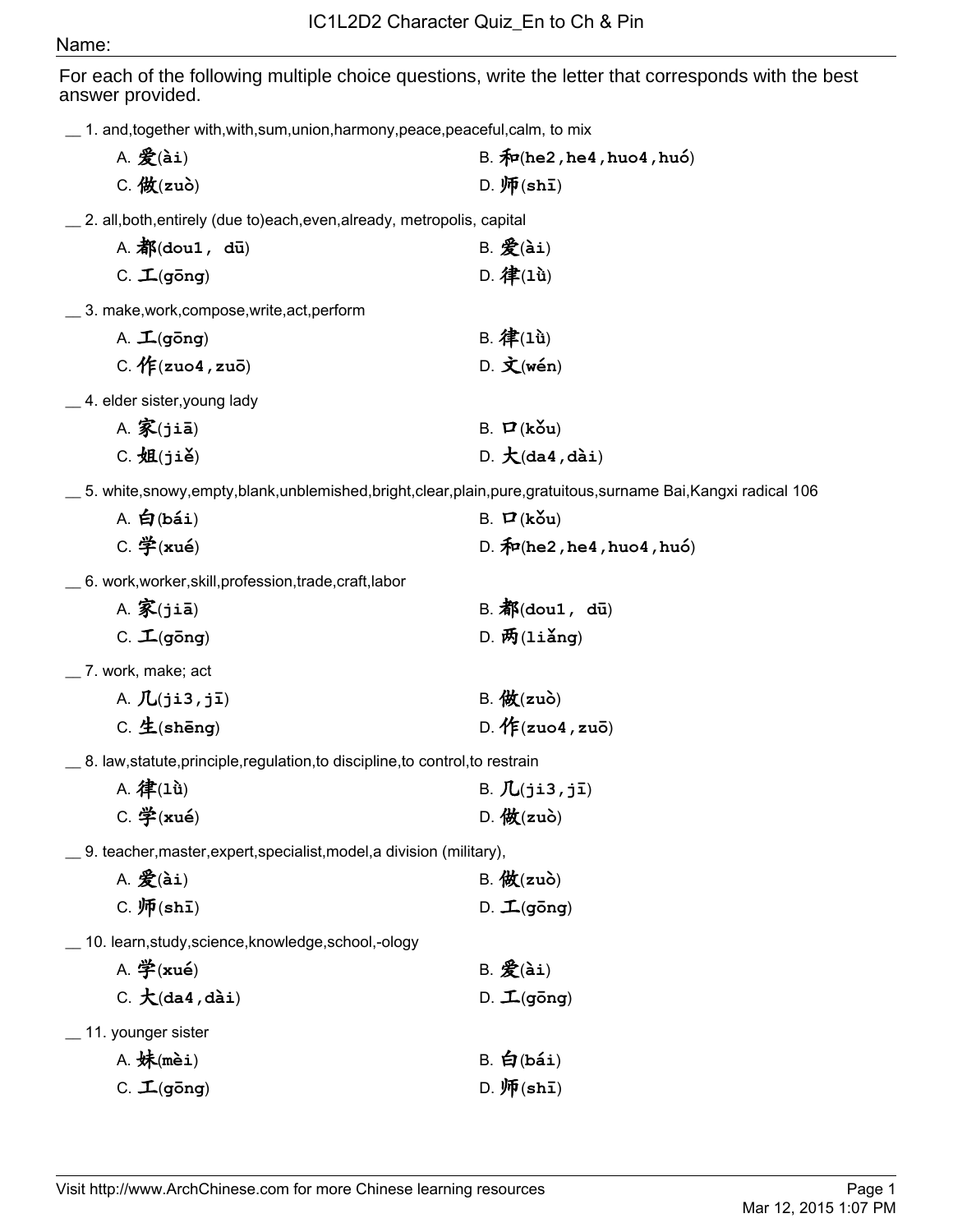## Name:

|  | 12. to love, to be fond of, to like, love, affection |
|--|------------------------------------------------------|
|--|------------------------------------------------------|

| A. $\pm$ (shēng)          | $B.$ 白(bái) |
|---------------------------|-------------|
| $C. \nexists A(ji\delta)$ | $D.$ 爱(ài)  |

\_\_ 13. both,two,ounce,some,a few,tael,unit of weight equal to 50 grams,measure word for tea and gold etc.

| A. 哥(gē)    | B. $\pm$ (da4, dài)       |
|-------------|---------------------------|
| $C.$ 文(wén) | $D. \overline{m}(1$ iǎng) |

\_\_ 14. to be born,to give birth,life,to grow,living,lifetime,birth,Kangxi radical 100

| A. 姐(jiě)        | $B. \perp(g\bar{o}ng)$   |
|------------------|--------------------------|
| C. $\pm$ (shēng) | D. $\sqrt{F(zuo4, zu5)}$ |

15. mouth,entrance, gate,measure word for things with mouths such as people, domestic animals, cannons, wells etc, Kangxi radical number 30

| A. $\overline{\mathbf{F}}$ (gē)  | $B.$ 做 $(zu\delta)$        |
|----------------------------------|----------------------------|
| C. $\mathbf{Z}$ (kou)            | D. 律 $(1\mathbf{\hat{u}})$ |
| $\_$ 16. how many, almost, table |                            |
| $\overline{m}$ $\overline{m}$    | . 1.,                      |

| A. 哥(gē)        | B. $\oint P(\text{he2}, \text{he4}, \text{hu04}, \text{hu6})$ |
|-----------------|---------------------------------------------------------------|
| $C.$ 姐 $(j$ iě) | D. $\sqrt{L(ji3, j\bar{i})}$                                  |

\_\_ 17. brave,a hero;wise,England,English

| A. 家(jiā)         | B. $\pm$ (da4, dài)                   |
|-------------------|---------------------------------------|
| $C.$ 作(zuo4, zuō) | D. $\mathbf{\ddot{X}}(\mathbf{ying})$ |

\_\_ 18. language,culture,writing,formal,literature,gentle,Kangxi radical number 67

| A. $\mathcal{K}$ (da4, dài) | $B. \times (wén)$                     |
|-----------------------------|---------------------------------------|
| C. $\mathbf{U}$ (kǒu)       | D. $\mathcal{L}(\mathsf{g\bar{o}ng})$ |

\_\_ 19. big,huge,large,major,great,oldest,eldest

| A. $\bigstar$ (da4,dài)                                                                                         | $B.$ 生(shēng)     |
|-----------------------------------------------------------------------------------------------------------------|-------------------|
| C. $\bigstar$ (da4, dài)                                                                                        | D. 律 $(1\hat{u})$ |
| and a strike and a strike the strike and the strike and the strike and the strike and the strike and the strike |                   |

\_\_ 20. medical,medicine,doctor,to cure,to treat

| $A.$ 妹(mèi)                         | B. $\sqrt{f}$ (zuo4, zuō)                      |
|-------------------------------------|------------------------------------------------|
| C. $\mathbf{\ddot{X}}(\text{ying})$ | D. $\mathbf{\mathbf{K}}(\mathbf{y}\mathbf{I})$ |

\_\_ 21. big,huge,large,major,great,wide,vast,deep,oldest,eldest, Kangxi radical number 37

| A. $\bm{\hat{\pi}}$ (he2 , he4 , huo4 , huó) | B. $\pm$ (da4, dài)                                |
|----------------------------------------------|----------------------------------------------------|
| $C. \perp (g\bar{o}ng)$                      | D. $\mathbf{\bar{W}}(\texttt{sh}\bar{\texttt{i}})$ |

\_\_ 22. house,home,residence,family,domesticated,measure word for families or businesses

| A. $\mathcal{K}$ (da4, dài) | B. $\bar{\mathcal{P}}$ (he2, he4, huo4, huó) |
|-----------------------------|----------------------------------------------|
| $C.$ 家 $(jia)$              | D. $M(zuo)$                                  |